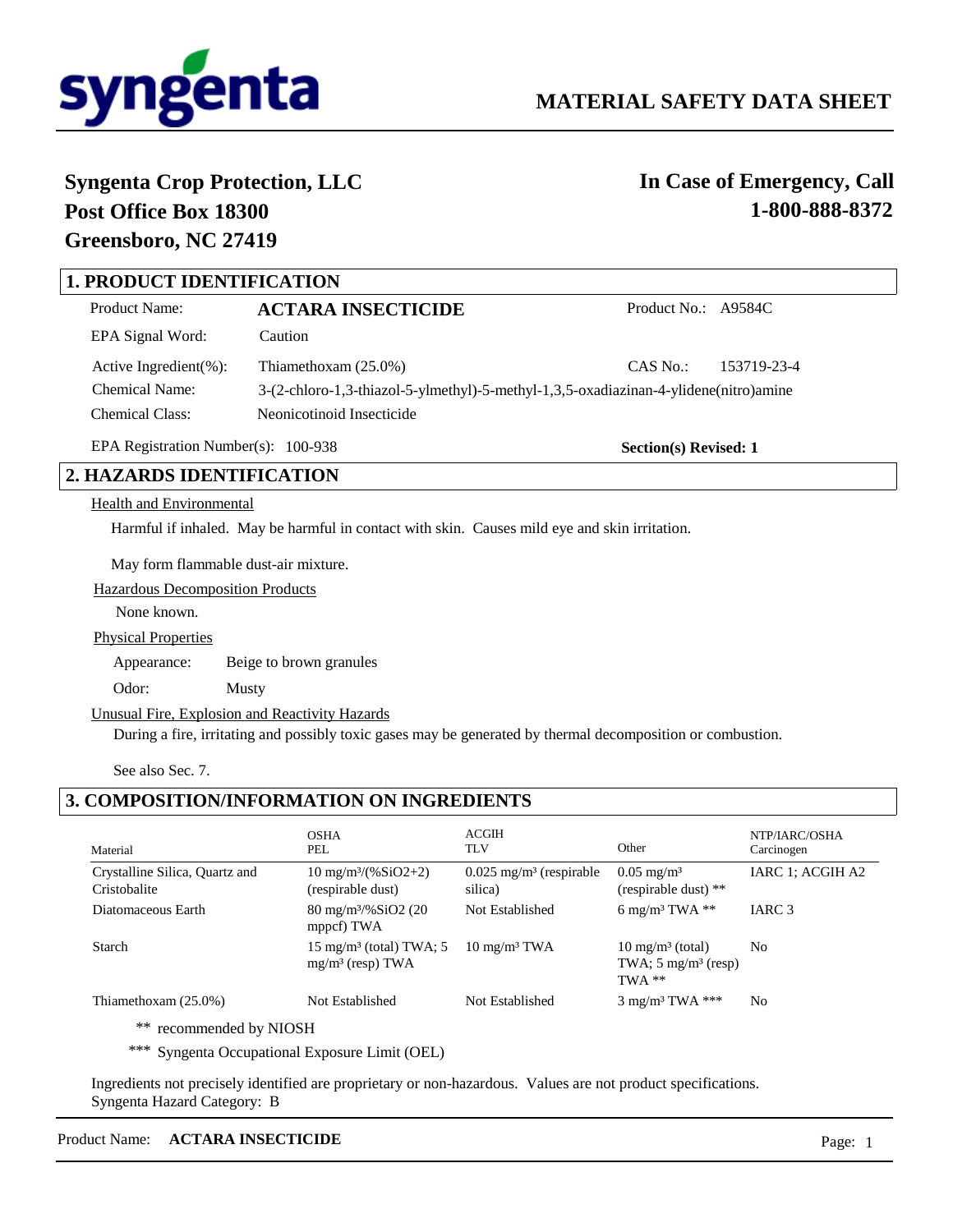## **4. FIRST AID MEASURES**

Have the product container, label or Material Safety Data Sheet with you when calling Syngenta (800-888-8372), a poison contol center or doctor, or going for treatment.

- If swallowed: Call Syngenta (800-888-8372), a poison control center or doctor immediately for treatment advice. Have the person sip a glass of water if able to swallow. Do not induce vomiting unless told to do so after calling 800-888-8372 or by a poison control center or doctor. Do not give anything by mouth to an unconscious person. Ingestion:
- If in eyes: Hold eye open and rinse slowly and gently with water for 15-20 minutes. Remove contact lenses, if present, after 5 minutes, then continue rinsing eye. Call Syngenta (800-888-8372), a poison control center or doctor for treatment advice. Eye Contact:
- If on skin or clothing: Take off contaminated clothing. Rinse skin immediately with plenty of water for 15-20 minutes. Call Syngenta (800-888-8372), a poison control center or doctor for treatment advice. Skin Contact:
- If inhaled: Move person to fresh air. If person is not breathing, call 911 or an ambulance, then give artificial respiration, preferably mouth-to-mouth if possible. Call Syngenta (800-888-8372), a poison control center or doctor for further treatment advice. Inhalation:

#### Notes to Physician

There is no specific antidote if this product is ingested.

Treat symptomatically.

Medical Condition Likely to be Aggravated by Exposure None known.

## **5. FIRE FIGHTING MEASURES**

#### Fire and Explosion

| Flash Point (Test Method):       | Not Applicable        |
|----------------------------------|-----------------------|
| Flammable Limits (% in Air):     | Lower: Not Applicable |
| <b>Autoignition Temperature:</b> | Not Available         |
| Flammability:                    | Combustible powder    |

Upper: Not Applicable

Unusual Fire, Explosion and Reactivity Hazards

During a fire, irritating and possibly toxic gases may be generated by thermal decomposition or combustion.

See also Sec. 7.

#### In Case of Fire

Use appropriate extinguishing media for combustibles in the area. Wear full protective clothing and self-contained breathing apparatus. Evacuate nonessential personnel from the area to prevent human exposure to fire, smoke, fumes or products of combustion. Prevent use of contaminated buildings, area, and equipment until decontaminated. Water runoff can cause environmental damage. If water is used to fight fire, dike and collect runoff.

## **6. ACCIDENTAL RELEASE MEASURES**

#### In Case of Spill or Leak

Control the spill at its source. Contain the spill to prevent from spreading or contaminating soil or from entering sewage and drainage systems or any body of water. Clean up spills immediately, observing precautions in Protective Equipment Section. Sweep up material and place in a compatible disposal container. Scrub area with hard water detergent (e.g. commercial products such as Tide, Joy, Spic and Span). Pick up wash liquid with additional absorbent and place into compatible disposal container. Once all material is cleaned up and placed in a disposal container, seal container and arrange for disposition.

### **7. HANDLING AND STORAGE**

This material is capable of forming flammable dust clouds in air, which, if ignited, can produce a dust cloud explosion. Flames, hot surfaces, mechanical sparks and electrostatic discharges can serve as ignition sources for this material. Electrical equipment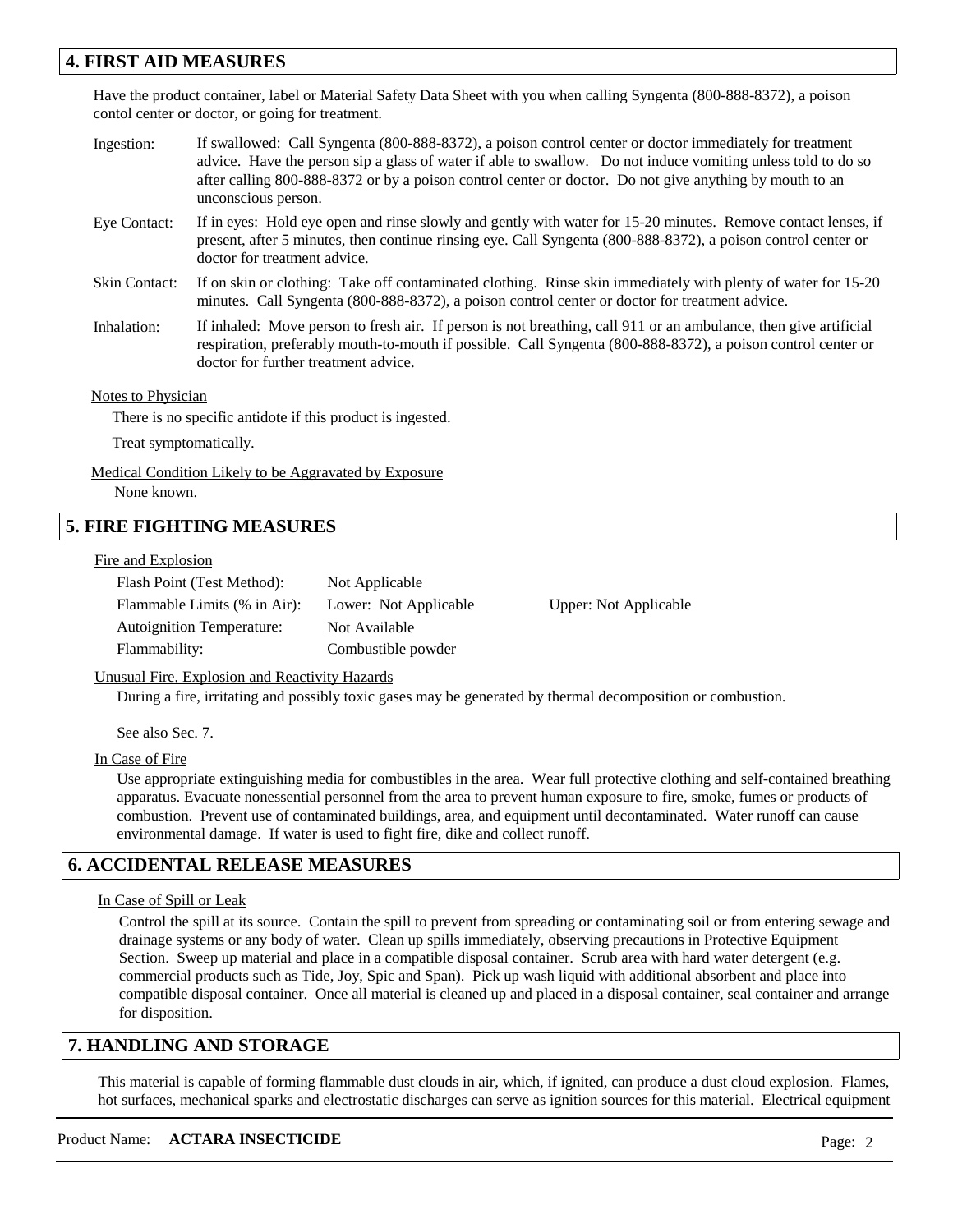should be compatible with the flammability characteristics of this material. The flammability characteristics will be made worse if the material contains traces of flammable solvents or is handled in the presence of flammable solvents.

Store the material in a well-ventilated, secure area out of reach of children and domestic animals. Do not store food, beverages or tobacco products in the storage area. Prevent eating, drinking, tobacco use, and cosmetic application in areas where there is a potential for exposure to the material. Wash thoroughly with soap and water after handling.

## **8. EXPOSURE CONTROLS/PERSONAL PROTECTION**

#### **THE FOLLOWING RECOMMENDATIONS FOR EXPOSURE CONTROLS/PERSONAL PROTECTION ARE INTENDED FOR THE MANUFACTURE, FORMULATION AND PACKAGING OF THIS PRODUCT.**

#### **FOR COMMERCIAL APPLICATIONS AND/OR ON-FARM APPLICATIONS CONSULT THE PRODUCT LABEL.**

| Ingestion:           | Prevent eating, drinking, tobacco usage and cosmetic application in areas where there is a potential for<br>exposure to the material. Wash thoroughly with soap and water after handling.                                                     |
|----------------------|-----------------------------------------------------------------------------------------------------------------------------------------------------------------------------------------------------------------------------------------------|
| Eye Contact:         | Where eye contact is likely, use dust-proof chemical goggles.                                                                                                                                                                                 |
| <b>Skin Contact:</b> | Where contact is likely, wear chemical-resistant gloves (such as barrier laminate, butyl rubber, nitrile rubber,<br>neoprene rubber, natural rubber, polyvinyl chloride [PVC] or Viton), coveralls, socks and chemical-resistant<br>footwear. |
| Inhalation:          | A respirator is not normally required when handling this substance. Use effective engineering controls to<br>comply with occupational exposure limits.                                                                                        |

In case of emergency spills, use a NIOSH approved respirator with any N, R, or P or HE filter.

## **9. PHYSICAL AND CHEMICAL PROPERTIES**

| Appearance:                         | Beige to brown granules                                           |  |  |
|-------------------------------------|-------------------------------------------------------------------|--|--|
| Odor:                               | Musty                                                             |  |  |
| <b>Melting Point:</b>               | Not Available                                                     |  |  |
| <b>Boiling Point:</b>               | Not Applicable                                                    |  |  |
|                                     | Specific Gravity/Density: $0.471$ g/cm <sup>3</sup> @ 68°F (20°C) |  |  |
| pH:                                 | 9.4 (1% aqueous dispersion)                                       |  |  |
| Solubility in H2O                   |                                                                   |  |  |
| Thiamethoxam:                       | 4.1 g/l @ 77°F (25°C)                                             |  |  |
| <b>Vapor Pressure</b>               |                                                                   |  |  |
| Thiamethoxam:                       | 2 x 10(-11) mmHg @ $68^{\circ}F(20^{\circ}C)$                     |  |  |
| <b>10. STABILITY AND REACTIVITY</b> |                                                                   |  |  |
| Stability:                          | Stable under normal use and storage conditions.                   |  |  |
| Hazardous Polymerization:           | Will not occur.                                                   |  |  |
| Conditions to Avoid:                | None known.                                                       |  |  |
| Materials to Avoid:                 | None known.                                                       |  |  |

## **11. TOXICOLOGICAL INFORMATION**

Hazardous Decomposition Products:

| <b>Acute Toxicity/Irritation Studies (Finished Product)</b> |  |  |  |
|-------------------------------------------------------------|--|--|--|
|                                                             |  |  |  |
|                                                             |  |  |  |
|                                                             |  |  |  |
|                                                             |  |  |  |
|                                                             |  |  |  |
|                                                             |  |  |  |
|                                                             |  |  |  |

None known.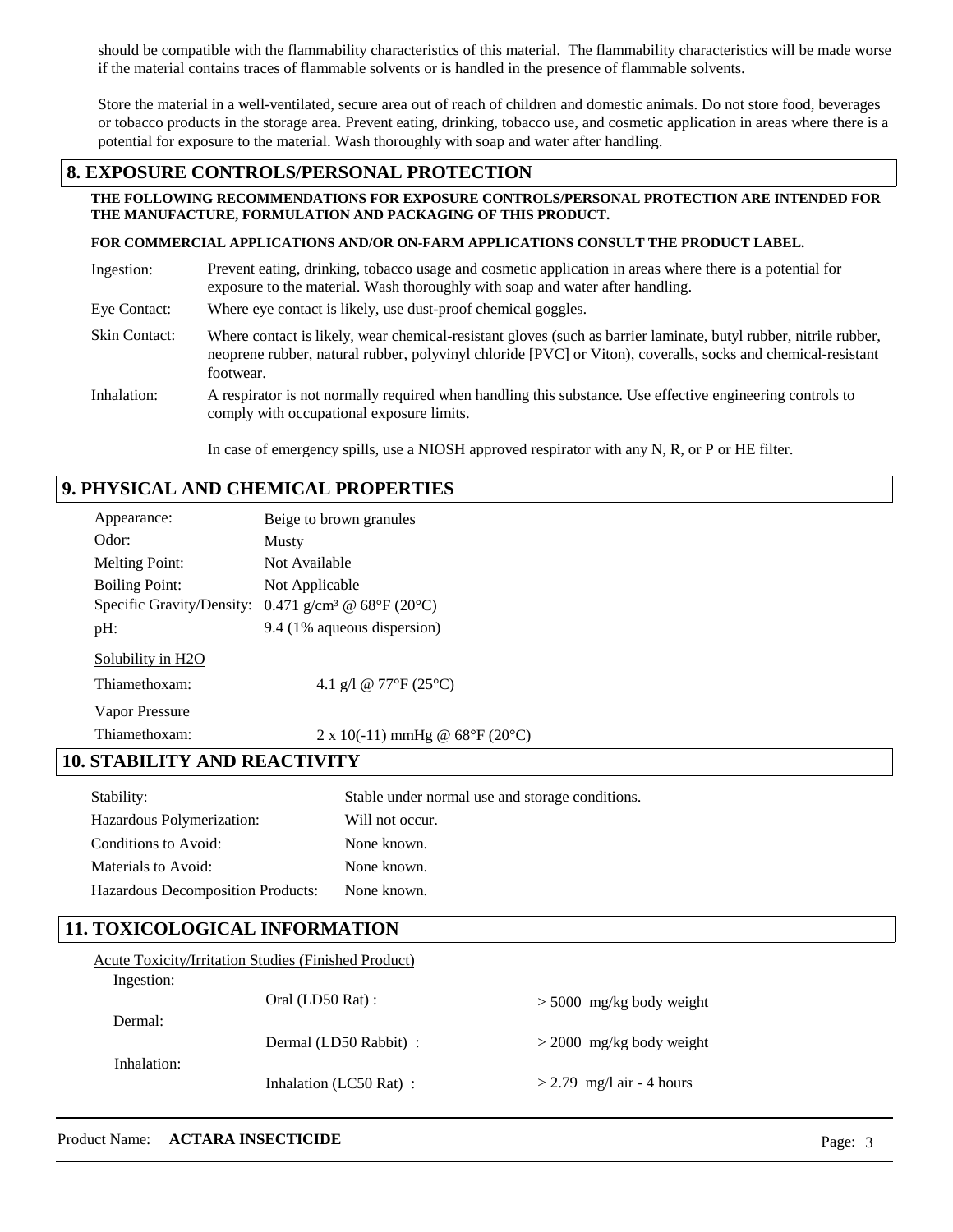| Eye Contact:               | Mildly Irritating (Rabbit)    |
|----------------------------|-------------------------------|
| <b>Skin Contact:</b>       | Slightly Irritating (Rabbit)  |
| <b>Skin Sensitization:</b> | Not a Sensitizer (Guinea Pig) |

#### Reproductive/Developmental Effects

Thiamethoxam: Developmental: Not teratogenic in rats or rabbits.

Reproductive: No effects on reproduction. Minor increase in a common testis effect in rats at high doses, which did not affect reproduction. When used in accordance with label directions and recommendations in this MSDS, no effects would be expected in humans.

#### Chronic/Subchronic Toxicity Studies

Thiamethoxam: Subchronic: Liver effects occurred in rodents only at high dose levels. Not neurotoxic after high acute and subchronic exposure in rats.

#### Carcinogenicity

Thiamethoxam: Classified as "not likely to be carcinogenic in humans" based on lifetime studies in mice and rats.

#### Other Toxicity Information

None

#### Toxicity of Other Components

Crystalline Silica, Quartz and Cristobalite

Chronic inhalation exposure to crystalline silica is known to cause silicosis and pulmonary fibrosis in humans. Experimental animals exposed to crystalline silica developed respiratory tract cancers.

#### Diatomaceous Earth

The carrier in this product is naturally occurring diatomaceous earth. Natural diatomaceous earth contains a small percentage of naturally occurring crystalline silica, which is considered a human carcinogen. Chronic inhalation exposure to crystalline silica is known to cause silicosis and pulmonary fibrosis in humans. The amount of crystalline silica in this product is minimal and the potential for overexposure in manufacturing operations is low.

#### Starch

Test results reported in Section 11 for the final product take into account any acute hazards related to the starch in the formulation.

#### Target Organs

Active Ingredients Thiamethoxam: Liver

#### Inert Ingredients

Crystalline Silica, Quartz and Cristobalite: Respiratory tract Diatomaceous Earth: Respiratory tract

Starch: Not Applicable

## **12. ECOLOGICAL INFORMATION**

#### Ecotoxicity Effects

Thiamethoxam:

Fish (Rainbow Trout) 96-hour LC50 > 100 ppm Bird (Mallard Duck) LD50 Oral 576 mg/kg Invertebrate (Daphnia Magna) 48-hour EC50 > 106 ppm Green Algae 4-day EC50 > 97 ppm

#### Environmental Fate

Product Name: **ACTARA INSECTICIDE** Page: 4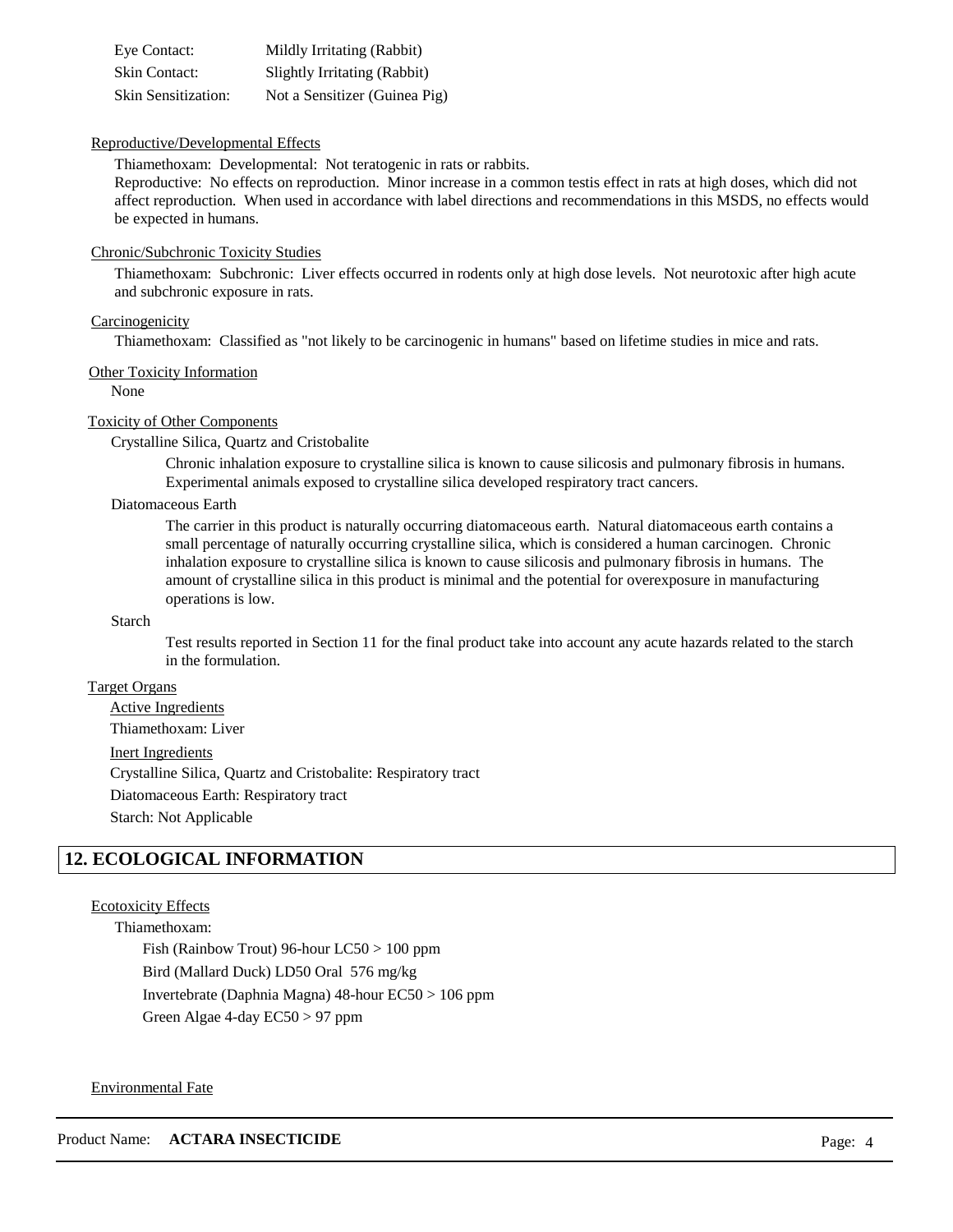#### Thiamethoxam:

The information presented here is for the active ingredient, thiamethoxam. Not persistent in soil. Stable in water. Moderate mobility in soil. Floats in water (after 24 h).

### **13. DISPOSAL CONSIDERATIONS**

#### Disposal

Do not reuse product containers. Dispose of product containers, waste containers, and residues according to local, state, and federal health and environmental regulations.

Characteristic Waste: Not Applicable

Listed Waste: Not Applicable

## **14. TRANSPORT INFORMATION**

#### DOT Classification

Ground Transport - NAFTA Not regulated.

Comments

Water Transport - International Proper Shipping Name: Environmentally Hazardous Substance, Solid, N.O.S. (Thiamethoxam), Marine Pollutant Hazard Class: Class 9 Identification Number: UN 3077 Packing Group: PG III

Air Transport Proper Shipping Name: Environmentally Hazardous Substance, Solid, N.O.S. (Thiamethoxam) Hazard Class: Class 9 Identification Number: UN 3077 Packing Group: PG III

## **15. REGULATORY INFORMATION**

#### EPCRA SARA Title III Classification

Section 311/312 Hazard Classes: Acute Health Hazard Fire Hazard

Section 313 Toxic Chemicals: Not Applicable

#### California Proposition 65

This product contains trace amounts of chemical(s) known to the State of California to cause cancer as unintended impurities resulting from other entities manufacturing or processing operations which Syngenta cannot control.

#### CERCLA/SARA 304 Reportable Quantity (RQ)

None

RCRA Hazardous Waste Classification (40 CFR 261)

Not Applicable

#### TSCA Status

Exempt from TSCA, subject to FIFRA

#### **16. OTHER INFORMATION**